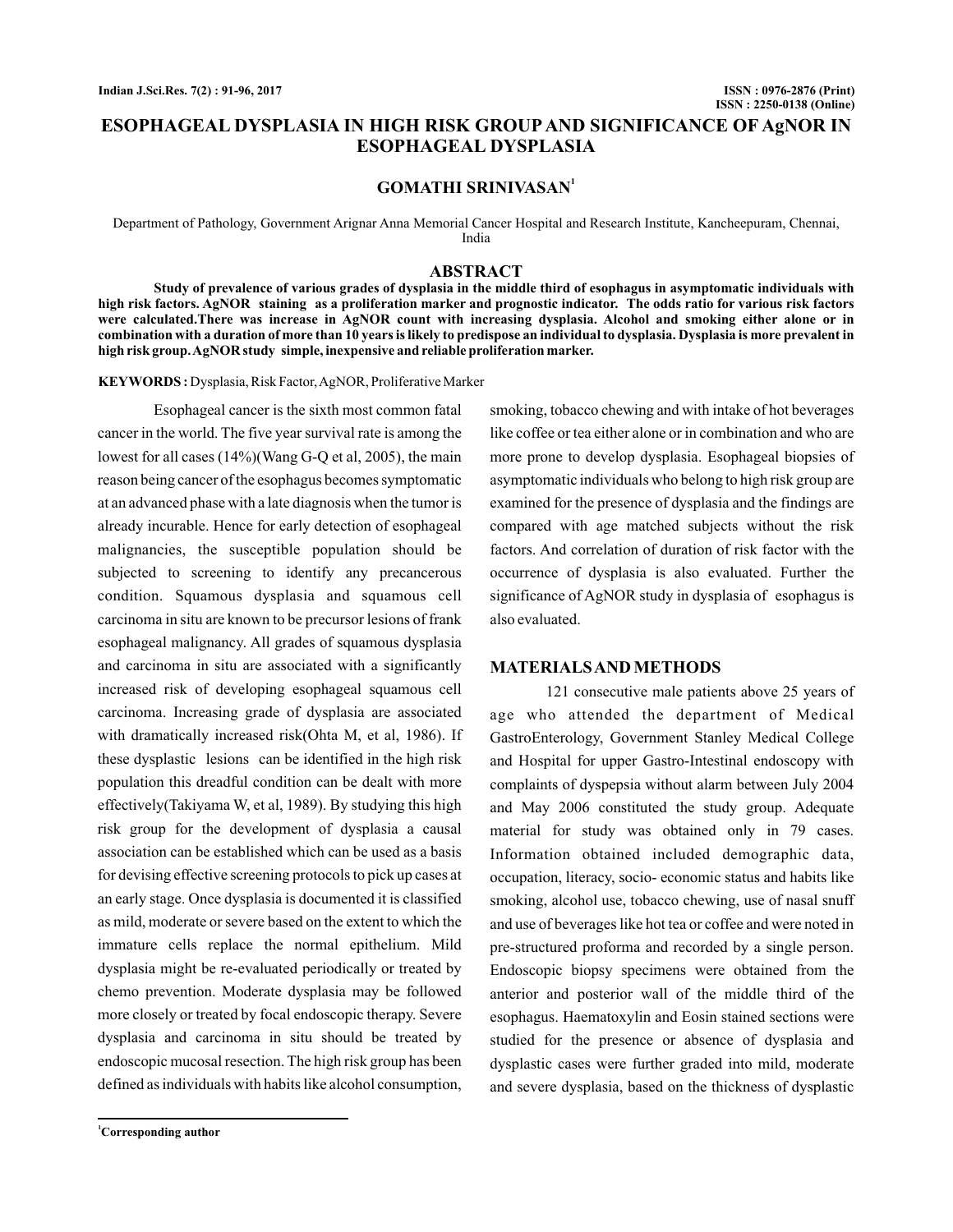epithelium. Based on the histopathological report, cases and controls were segregated.

A case was defined as one with dysplasia on histopathology irrespective of risk factors. A control was defined as one with no dysplasia on histopathology irrespective of the risk factors.

A further study was done to assess the proliferative activity of dysplastic cells by silver staining for nucleolar organizing regions and AgNOR count was done by manual counting using oil immersion objective and the results were tabulated. Total of 100 cells were studied for Intra-nuclear silver stained dots in each section and AgNOR score was calculated. Odds ratio which indicates the strength of association between risk factors and outcome was calculated for each risk factor using standard statistical formulas and the results were analysed.

# **RESULTS**

Out of 79 biopsies studied, the results obtained were as follows.

**Table 1 : Results of Biopsies Studied**

| Total number of biopsies studied | 7 Y |
|----------------------------------|-----|
| Biopsies showing dysplasia       | 40  |
| Biopsies reported as normal      | 39  |
| Mild dysplasia                   | 21  |
| Moderate dysplasia               | 12  |
| Severe dysplasia                 |     |

Figure of Mild, Moderate and Severe dysplasia are shown in Figure -3, 5 and 7respectively table 1 .

#### **Table 2 : Number of Cases Exposed To Risk Factors**

| Alcohol                       | 28 |
|-------------------------------|----|
| Smoking                       | 28 |
| Alcohol $&$ Smoking           | 23 |
| <b>Other Tobacco Products</b> |    |
| Beverages                     | 28 |

**Table 3 : Number of Controls Exposed To Risk Factors**

| Alcohol                       |  |
|-------------------------------|--|
| Smoking                       |  |
| Alcohol & Smoking             |  |
| <b>Other Tobacco Products</b> |  |
| <b>Beverages</b>              |  |

Mean age of cases:  $44.64 \pm 9.65$ Mean age of controls:  $43.35 \pm 9.70$ 

Odds ratio which is defined as the measure of the strength of association between the risk factors and outcome was calculated in each category (Table 2 and 3).

| <b>Risk Factor</b>     | <b>Odds Ratio</b> |
|------------------------|-------------------|
| Alcohol                | 22.90             |
| Smoking                | 10.10             |
| Alcohol and Smoking    | 17.7              |
| Other tobacco products | 1.03              |
| <b>Beverages</b>       | 0.45              |

From this data, the strength of association is very significant for alcohol and smoking as individual factor and also in combination (Table 4).



Among the alcohol users when duration was more than 5 years,risk was found to be 39.2% and with duration of more than 10 years, risk was found to be 42.9% (Table 5).

In smokers when duration was more than 5 years , risk was found to be 35.5% and with duration of more than 10 years, risk was found to be 46.4% (Table 6).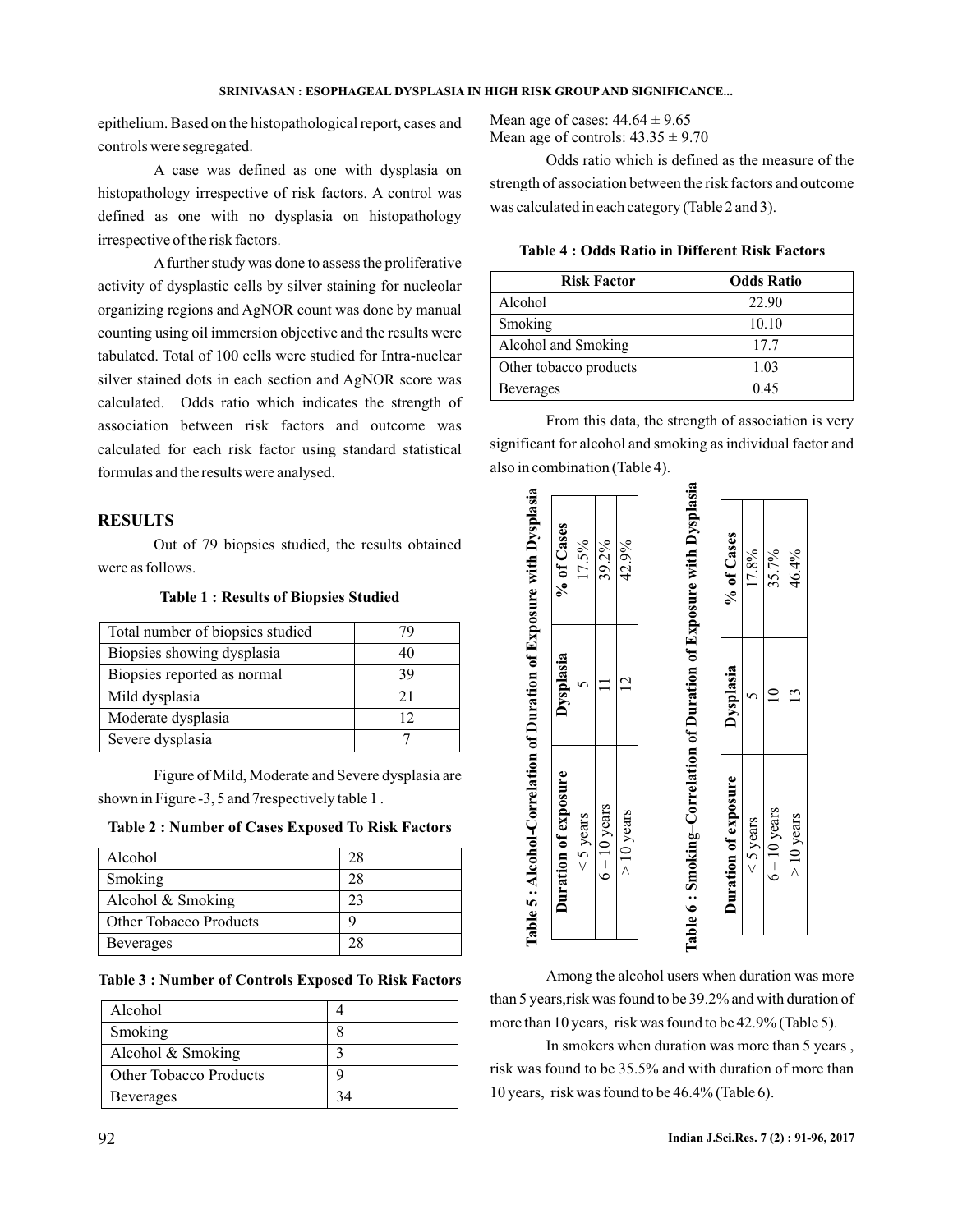

**Graph 1 : Correlation of Duration of Risk Factor With Dysplasia Results Were Obtained**

## **Alcohol Includes:**

| 1.                                     |                          | High Spirit 2. Toddy / Beer 3. Both |         | <b>Table 7: Results of AgNOR Study</b> |                        |                           |
|----------------------------------------|--------------------------|-------------------------------------|---------|----------------------------------------|------------------------|---------------------------|
|                                        | <b>Smoking Includes:</b> |                                     |         | <b>HPE Report</b>                      | <b>Number of Cases</b> | Mean $\pm$ Std. Deviation |
|                                        | Cigarettes               | 2. Beedi                            | 3. Both | Normal                                 | 29                     | $2.28 + 0.76$             |
| <b>Other Tobacco Product Includes:</b> |                          | Mild Dysplasia                      | 18      | $2.43+0.39$                            |                        |                           |
|                                        | Snuff                    | 2. Beetel nut                       | 3. Both | Moderate Dysplasia                     | 15                     | $3.0073 + 0.63$           |
| <b>Beverages Includes:</b>             |                          | Severe Dysplasia                    | 6       | $3.4885+0.84$                          |                        |                           |
|                                        | Coffee                   | 2. Tea                              | 3. Both | Malignancy                             | 8                      | $4.65 + 0.47$             |
|                                        |                          |                                     |         |                                        |                        |                           |

The figures of AgNOR study and their corresponding H&E pictures are as given in Figure 1 - 10.

## **DISCUSSION**

In India, squamous cell carcinoma of the esophagus is the third most common malignancy in men and fourth most common malignancy in women. In men, majority of the cases occur in the 6th and 7th decades. It is commonly seen in lower socio- economic group and is more prevalent in those who smoke,drink alcohol and use pan or tobacco. There is an increase in the incidence of malignancies of 2.8 and 2.5 fold, seen in smokers and tobacco chewers respectively. The risk with alcohol is found to be increased three fold, which is significantly higher than that was reported earlier from other centres in our country.A strong association is found between cancer of the esophagus and risk factors like alcohol, smoking and betel nut chewing among south Indian patients.

An attempt was made here to ascertain the association of these risk factors to the development of dysplasia in the middle third of the esophagus, the segment where carcinoma of the esophagus frequently occurs.

On analysing the results it was found that the high risk group is more prone to develop dysplasia of the esophagus compared to the low risk group without these risk factors. The finding in this study correlates with the previous studies implicating smoking and alcohol in the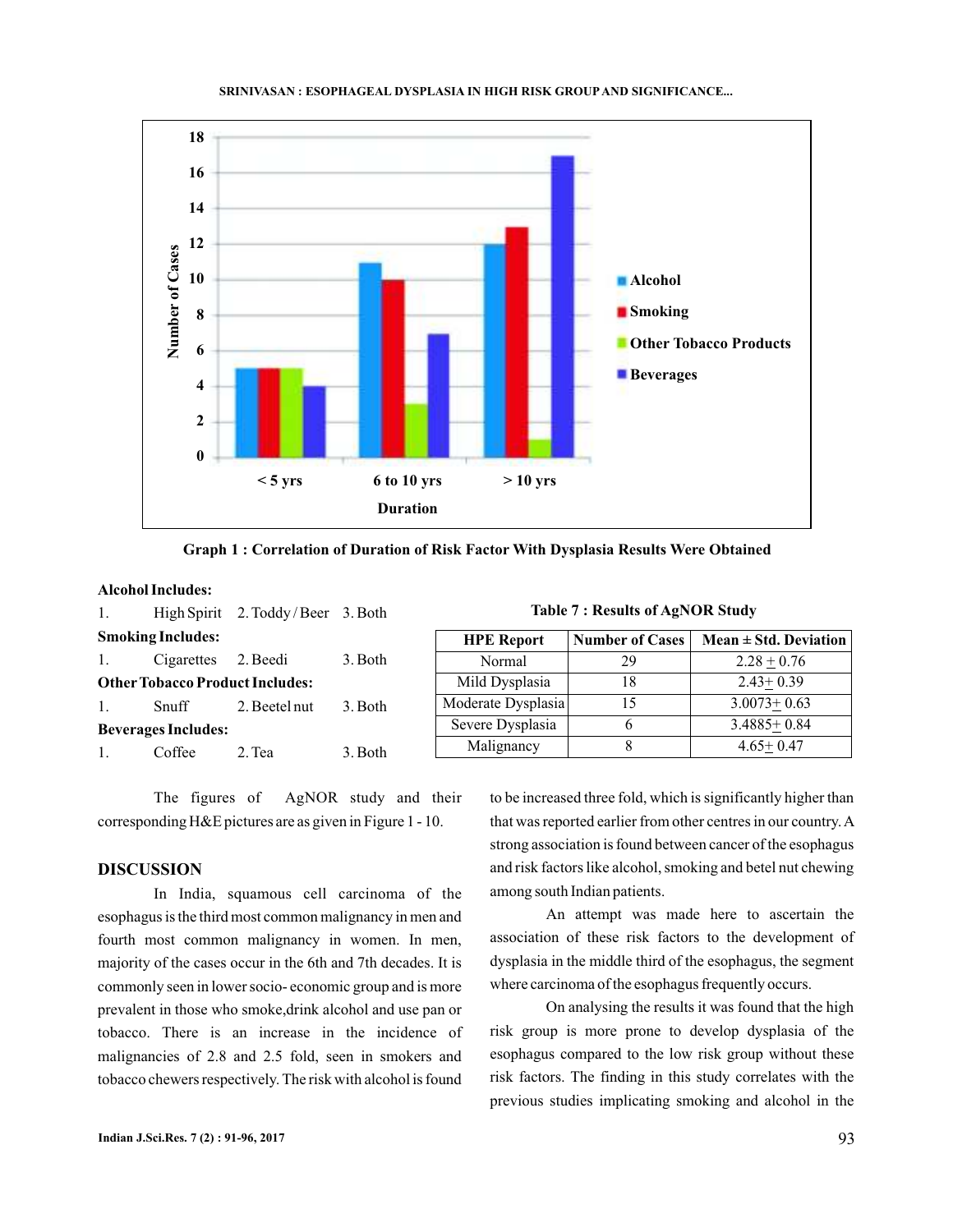#### **SRINIVASAN : ESOPHAGEAL DYSPLASIA IN HIGH RISK GROUP AND SIGNIFICANCE...**



**Figure 1 : Normal Squamous Epithelium - Esophagus Figure 4: Mild Dysplasia AgNOR Stain**



**Figure 2 : Normal Epithelium AgNOR Stain Figure 5 : Moderate Dysplasia**









Moderate Dysplasia - AgNOR stain shows 3-5 dots (100X)

**Figure 3 : Mild Dysplasia Figure 6 : Moderate Dysplasia AgNOR Stain**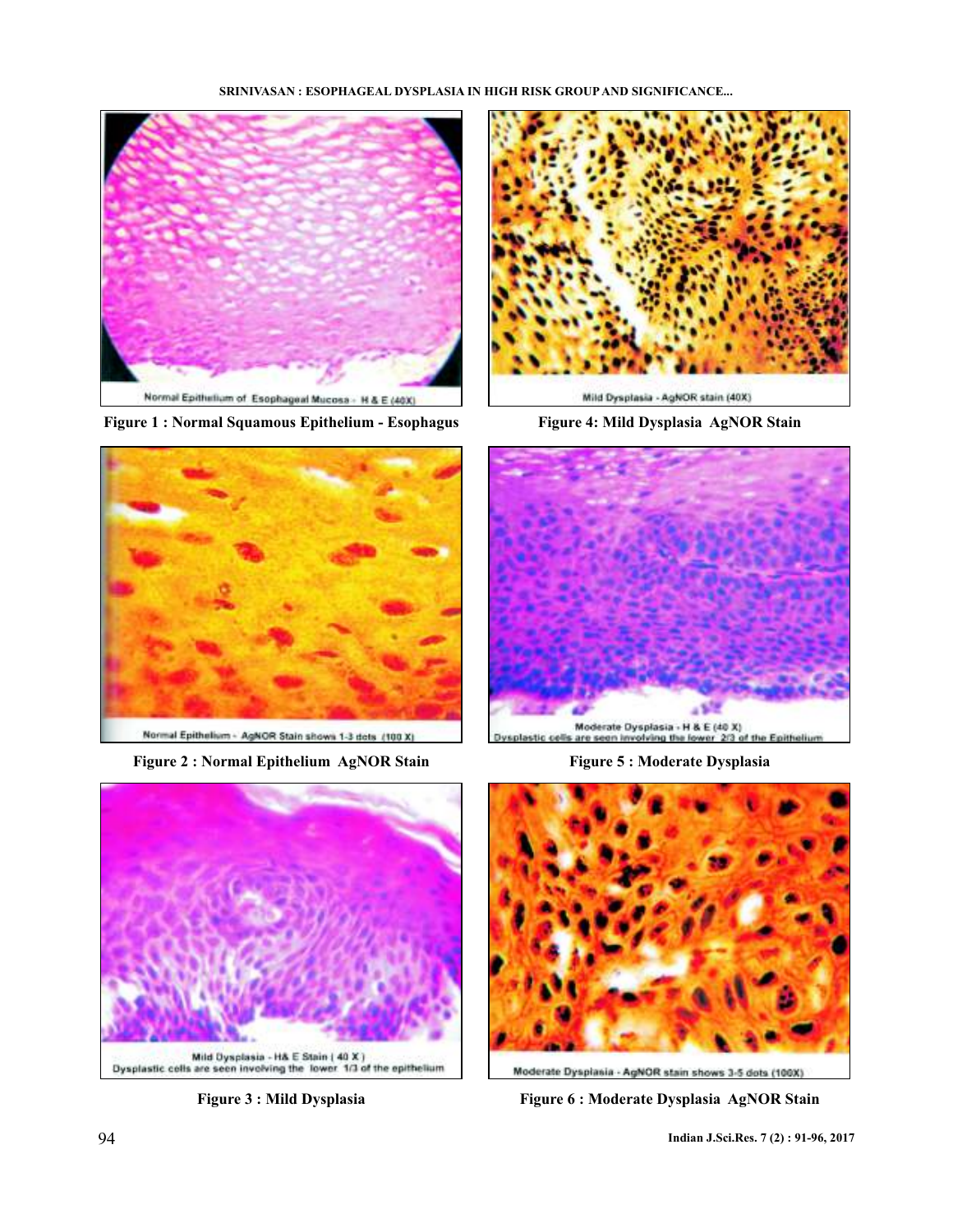#### **SRINIVASAN : ESOPHAGEAL DYSPLASIA IN HIGH RISK GROUP AND SIGNIFICANCE...**



**Figure 7 : Severe Dysplasia**



**Figure 8 : Severe Dysplasia AgNOR Stain**

causation of squamous cell carcinoma of the esophagus and is a strong indicator that the susceptible population should be subjected to vigorous screening programmes to detect early lesions.

When the dysplastic cases were studied for subtyping into mild, moderate and severe dysplasia it was observed that in the same case different areas showed different grades of dysplasia and this is a clear indication of the natural progression of increasing grades of dysplasia similar to other dysplasia carcinoma sequences like carcinoma of the cervix.

Some of the individuals showed dysplastic changes without history of exposure to any of the risk factors included in this study. It implies that there could be other agents or risk factors responsible for the development



**Figure 9 : Squamous Cell Carcinoma**



**Figure 10 : Squamous Cell Carcinoma AgNOR Stain**

of dysplasia in such cases and it underscores the need for more such studies to unravel the unknown culprits.

The study of AgNORs has recently received increased attention because of claims that counting of AgNORs gives a score which is representative of the level of proliferative activity of the sample studied.

It was found that AgNOR counts are of definite value in grading of dysplasia and when considered along with other proliferation markers it could be of even more significance. The application of AgNOR as a potential prognostic indicator or predictor of optimal treatment protocol may require long term clinical follow up. It was observed that the difference in AgNOR values as seen in Table : 7, in normal epithelium and dysplasia is very significant and the AgNOR values in malignant epithelium